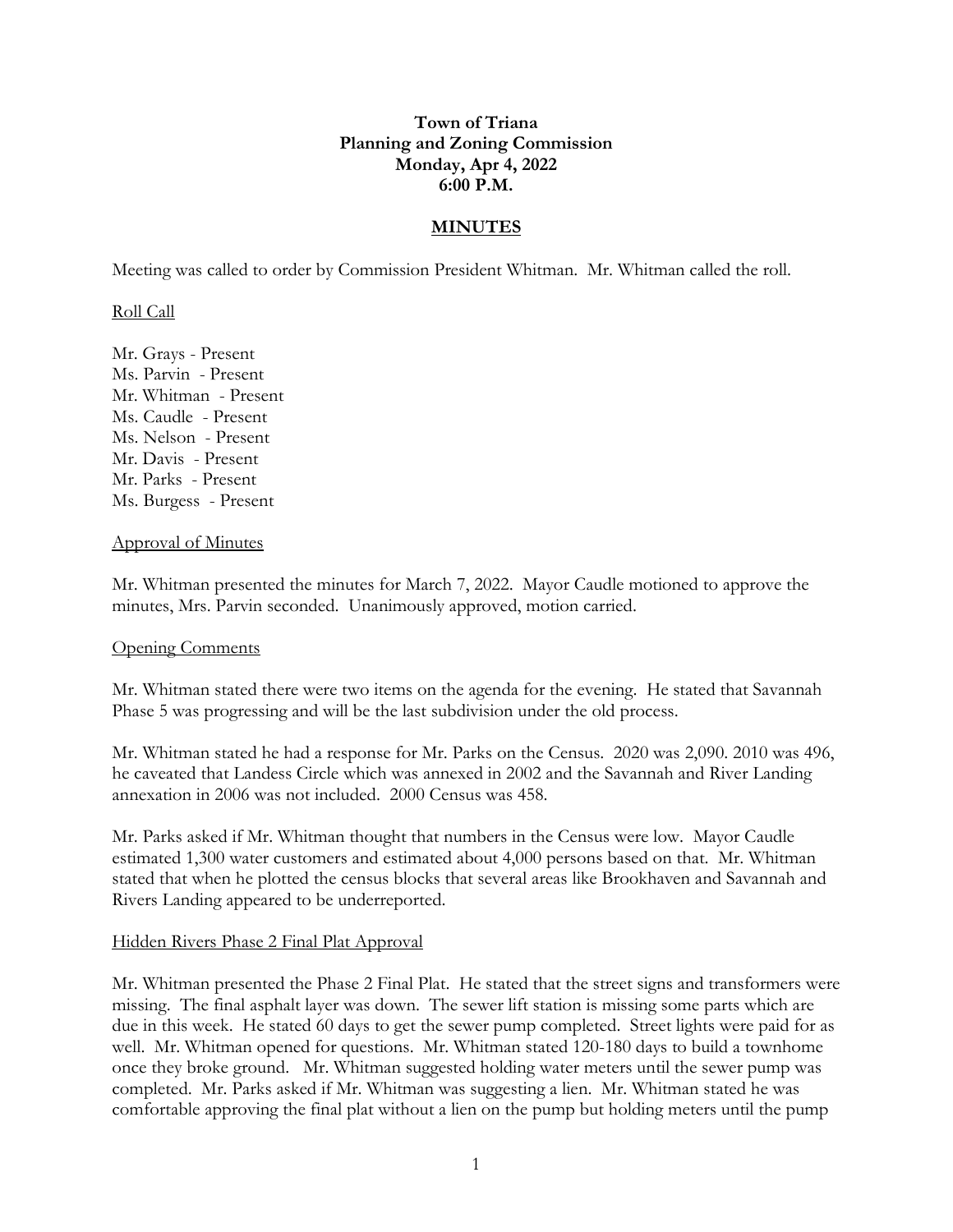was done. Mayor Caudle stated that the Town has been delayed for the same issue on the sewer upgrade project. Mayor stated meter sets and COs would be held until the pump was completed. Mayor Caudle stated that we really haven't had any issues with this subdivision. Mr. Parks suggested approval with a lien. Mr. Whitman stated the parts were in but they needed about 60 days to assemble it. Mr. Whitman stated that the only issue they would have would be lack of a water meter for a concrete washout station. Mr. Whitman stated he was comfortable approving without a lien. Mr. Parks motioned to approved the plat, seconded by Ms. Parvin

Roll Call Vote:

Grays - Aye Parvin - Aye Whitman - Aye Caudle - Aye Nelson - Aye Davis - Aye Parks - Aye Burgess - Aye

Motion carried.

## Evergreen Mill Phase 1 Initial Plat Modification

Mr. Whitman stated that for Evergreen Mill the developer has requested to complete Hidden Rivers drive to the Hidden Rivers Townhome during Phase 1. The rationale was due to the water line on Advent only being a 6" PVC vs an 8" Ductile Iron Pipe in Hidden Rivers with better pressures and supply. Mr. Whitman didn't have an issue with the request. The updated plat will also include the updated street names. Mayor Caudle stated that we planned to do another water pressure test throughout the city and believed we may need a third access point. Motion from Mrs Nelson to approved the modification, second from Mr. Davis.

Grays - Aye Parvin - Aye Whitman - Aye Caudle - Aye Nelson - Aye Davis - Aye Parks - Aye Burgess - Aye Motion carried.

Public Comments

None.

Motion to adjourn from Mayor Caudle.